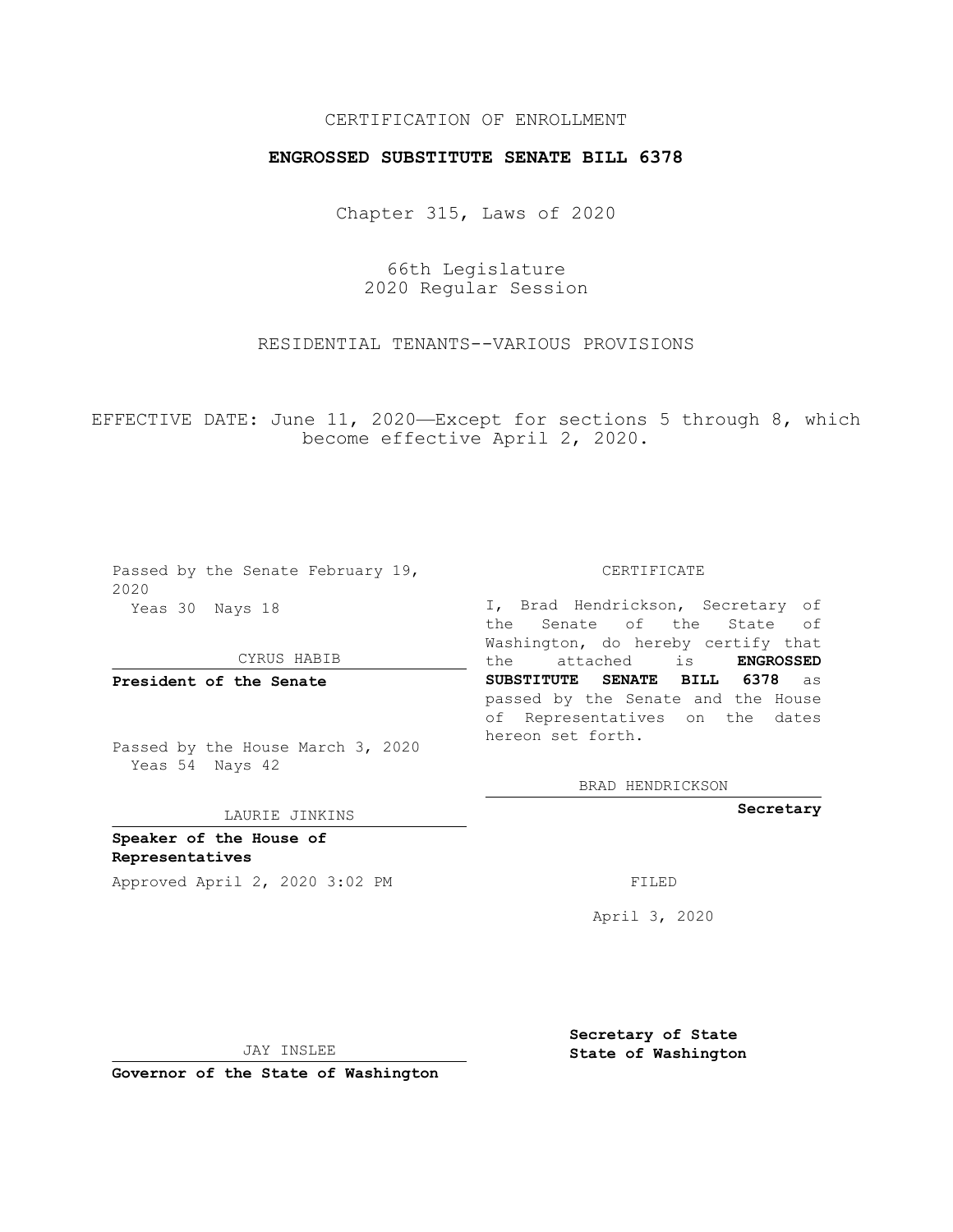### **ENGROSSED SUBSTITUTE SENATE BILL 6378**

Passed Legislature - 2020 Regular Session

**State of Washington 66th Legislature 2020 Regular Session**

**By** Senate Housing Stability & Affordability (originally sponsored by Senators Kuderer, Darneille, Das, and Lovelett)

READ FIRST TIME 01/28/20.

 AN ACT Relating to residential tenant protections; amending RCW 59.18.057, 59.18.063, 59.18.365, 59.18.410, 59.18.230, 59.18.290, and 43.31.605; creating a new section; and declaring an emergency.

BE IT ENACTED BY THE LEGISLATURE OF THE STATE OF WASHINGTON:

 NEW SECTION. **Sec. 1.** The legislature finds that despite the passage of several eviction reforms during the 2019 regular legislative session there is a need to clarify certain reforms and to address the unintended effects and oversights that have limited the impact and remedial nature of these reforms available to tenants. Specifically, the legislature finds that further clarity is required as to how and when tenants can access emergency rental assistance to pay off unlawful detainer judgment amounts and have their tenancies reinstated before judgment, when landlords can issue pay or vacate notices to tenants whose primary source of income is regular, monthly governmental assistance, and that a landlord cannot threaten a tenant with eviction for failure to pay fees not related to rent. As a result, the legislature intends with this act to make such modifications to ensure that tenants with limited to no resources maintain stable housing.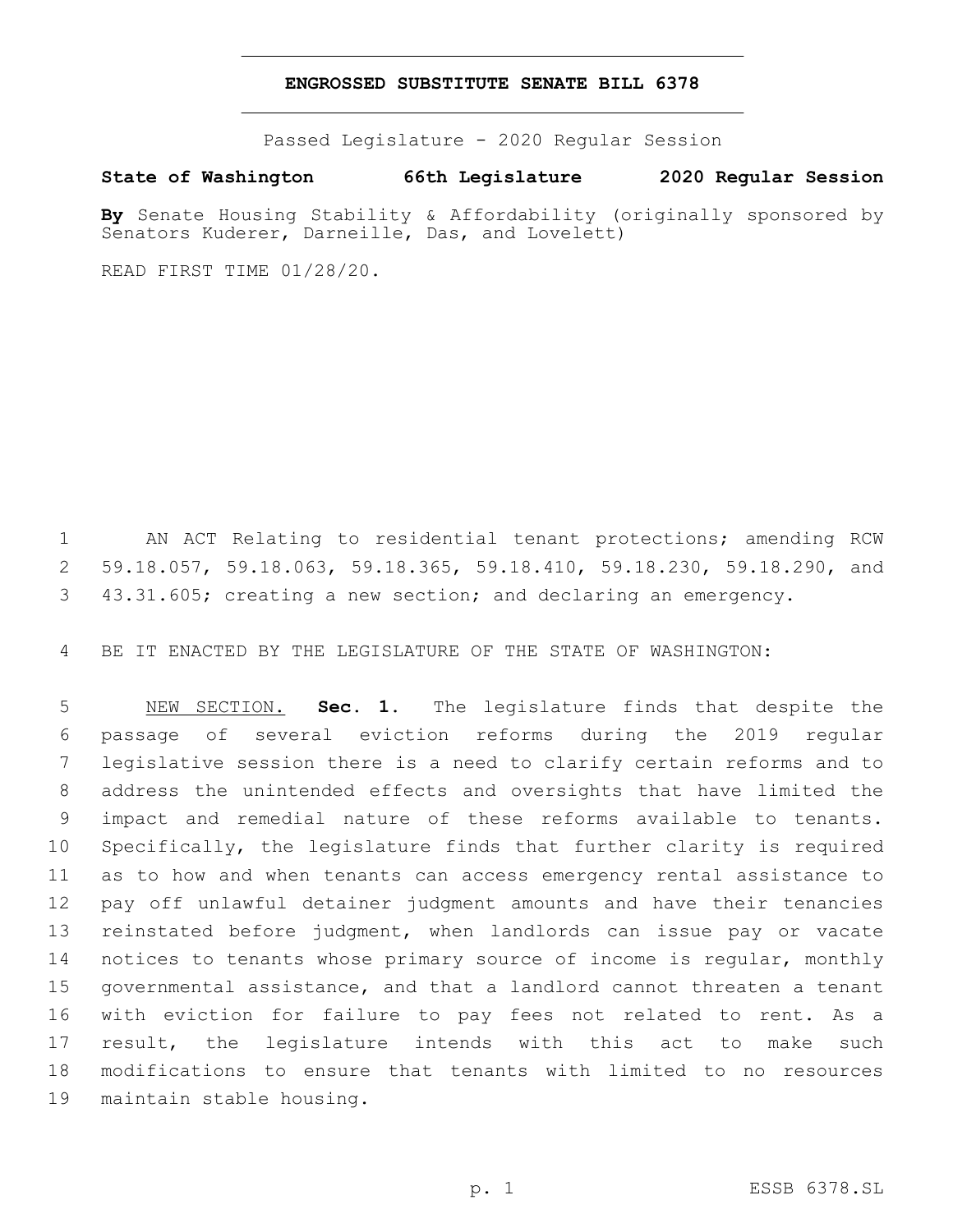| $\mathbf 1$ | Sec. 2. RCW 59.18.057 and 2019 c 356 s 3 are each amended to            |
|-------------|-------------------------------------------------------------------------|
| 2           | read as follows:                                                        |
| 3           | (1) Every fourteen-day notice served pursuant to RCW 59.12.030(3)       |
| 4           | must be in substantially the following form:                            |
| 5           | "TO:                                                                    |
| 6           | AND TO:                                                                 |
| 7           | <b>ADDRESS:</b>                                                         |
| 8           | FOURTEEN-DAY NOTICE TO PAY RENT OR VACATE THE PREMISES                  |
| $\mathsf 9$ | You are receiving ((the attached)) this notice because the              |
| 10          | landlord alleges you are not in compliance with the terms of the        |
| 11          | lease agreement by failing to pay rent and/or utilities and/or          |
| 12          | recurring or periodic charges that are past due.                        |
| 13          | (1) Monthly rent due for (list month(s)): $\frac{1}{2}$ (dollar amount) |
| 14          | AND/OR                                                                  |
| 15          | (2) Utilities due for (list month(s)): $\frac{1}{2}$ (dollar amount)    |
| 16          | AND/OR                                                                  |
| 17          | (3) Other recurring or periodic charges identified in the lease         |
| 18          | for $(list month(s)):$ \$ (dollar amount)                               |
| 19          | TOTAL AMOUNT DUE: \$ (dollar amount)                                    |
| 20          | Note - payment must be $((by-eash))$ made pursuant to the terms of      |
| 21          | the rental agreement or by nonelectronic means including, but not       |
| 22          | limited to, cashier's check, money order, or other certified funds      |
| 23          | ((pursuant to the terms of the rental agreement)).                      |
| 24          | You must pay the total amount due to your landlord within               |
| 25          | fourteen (14) days after service of this notice or you must vacate      |
| 26          | the premises. Any payment you make to the landlord must first be        |
| 27          | applied to the total amount due as shown on this notice. Any failure    |
| 28          | to comply with this notice within fourteen (14) days after service of   |
| 29          | this notice may result in a judicial proceeding that leads to your      |
| 30          | eviction from the premises.                                             |
| 31          | The Washington state Office of the Attorney General has this            |
| 32          | notice in multiple languages on its web site. You will also find        |
| 33          | information there on how to find a lawyer or advocate at low or no      |
| 34          | cost and any available resources to help you pay your rent.             |
| 35          | Alternatively, for no-cost legal assistance for low-income renters      |
| 36          | call 2-1-1 ((to learn about these services)) or the Northwest Justice   |
| 37          | Project CLEAR Hotline outside King County (888) 201-1014 weekdays       |
| 38          | between 9:15 a.m. - 12:15 p.m., or (888) 387-7111 for seniors (age 60   |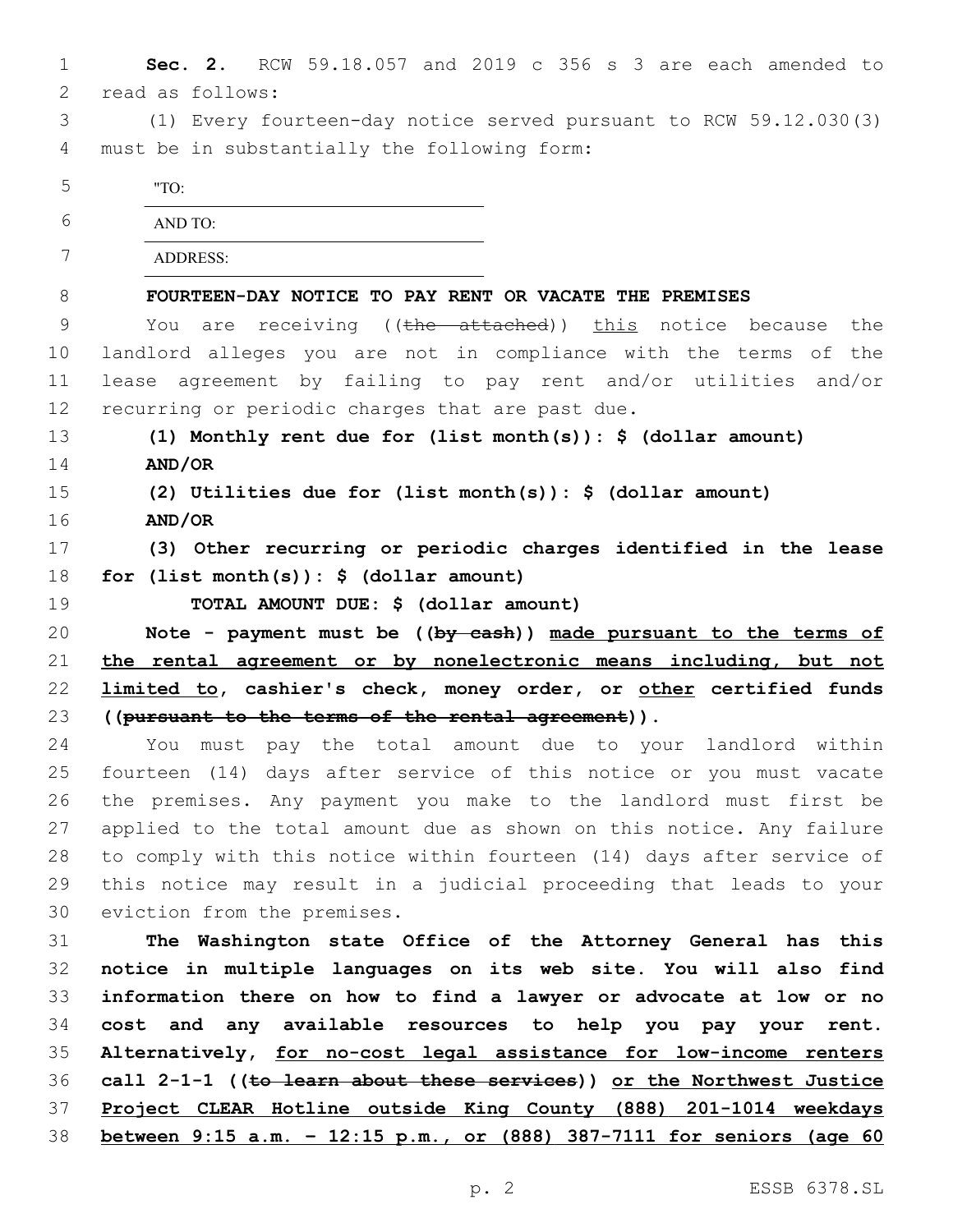|          | and over). You may find additional information to help you at http:// |
|----------|-----------------------------------------------------------------------|
|          | 2 www.washingtonlawhelp.org.                                          |
| $3 \sim$ | State law provides you the right to receive interpreter services      |
|          | 4 at court.                                                           |
| .5       |                                                                       |

6 OWNER/LANDLORD: DATE:

# **WHERE TOTAL AMOUNT DUE IS TO BE PAID: \_\_\_(owner/landlord name)\_\_\_ \_\_\_\_\_\_\_\_\_\_\_(address)\_\_\_\_\_\_\_\_**"9

 (2) The form required in this section does not abrogate any additional notice requirements to tenants as required by federal, 12 state, or local law.

 **Sec. 3.** RCW 59.18.063 and 2011 c 132 s 4 are each amended to 14 read as follows:

 (1) A landlord may refuse to accept cash for any payment of rent 16 made by a tenant, but shall provide a receipt for any payment made by 17 a tenant in the form of cash when the landlord accepts cash.

 (2) A landlord shall provide, upon the request of a tenant, a written receipt for any payments made by the tenant in a form other 20 than cash.

 **Sec. 4.** RCW 59.18.365 and 2019 c 356 s 9 are each amended to 22 read as follows:

 (1) The summons must contain the names of the parties to the proceeding, the attorney or attorneys if any, the court in which the same is brought, the nature of the action, in concise terms, and the 26 relief sought, and also the return day; and must notify the defendant to appear and answer within the time designated or that the relief sought will be taken against him or her. The summons must contain a 29 street address for service of the notice of appearance or answer and, if available, a facsimile number for the plaintiff or the plaintiff's attorney, if represented. The summons must be served and returned in the same manner as a summons in other actions is served and returned.

 (2) A defendant may serve a copy of an answer or notice of 34 appearance by any of the following methods: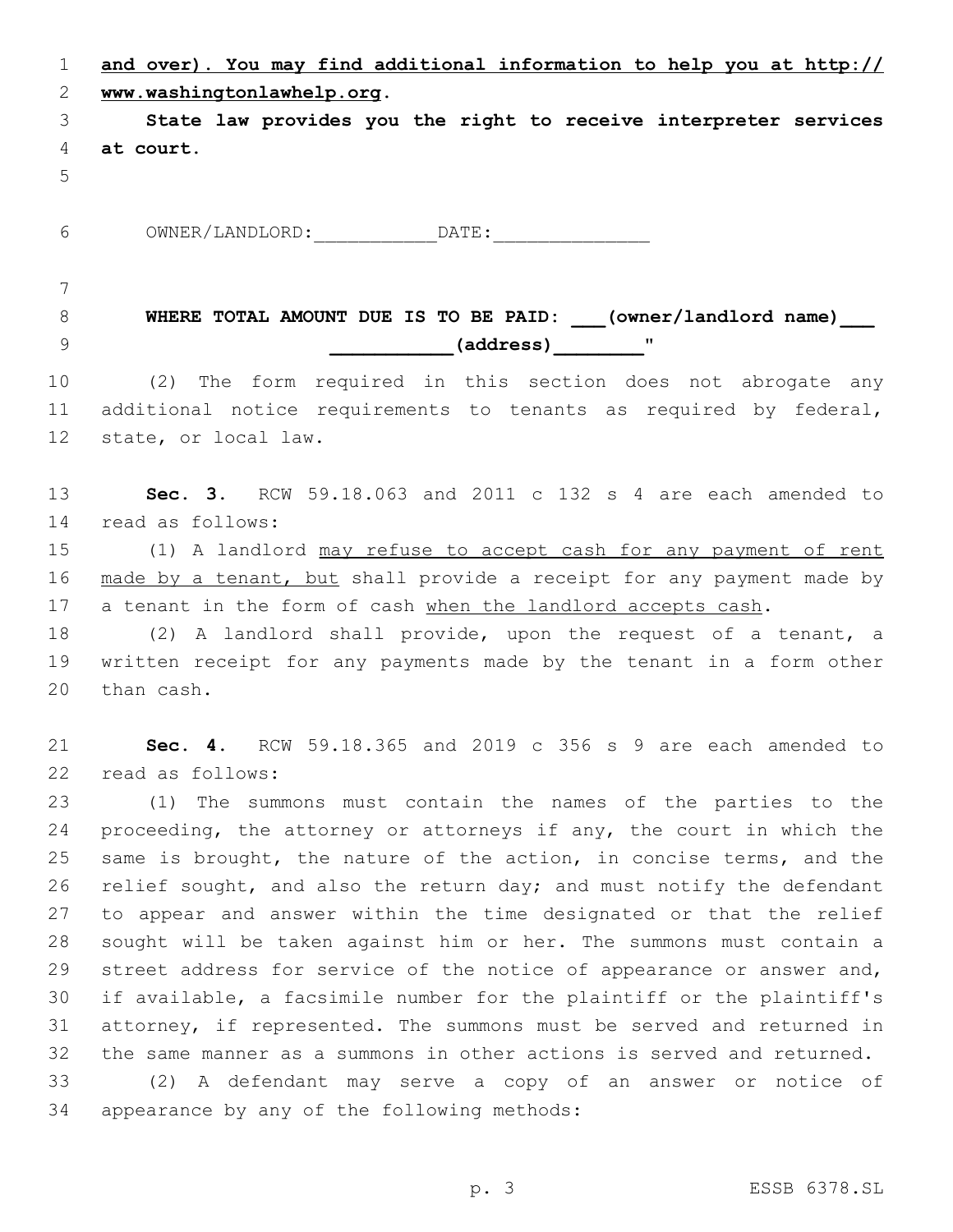| $\mathbf{1}$ | (a) By delivering a copy of the answer or notice of appearance to     |
|--------------|-----------------------------------------------------------------------|
| 2            | the person who signed the summons at the street address listed on the |
| 3            | summons;                                                              |
| 4            | (b) By mailing a copy of the answer or notice of appearance           |
| 5            | addressed to the person who signed the summons to the street address  |
| 6            | listed on the summons;                                                |
| 7            | (c) By facsimile to the facsimile number listed on the summons.       |
| 8            | Service by facsimile is complete upon successful transmission to the  |
| $\mathsf 9$  | facsimile number listed upon the summons;                             |
| 10           | (d) As otherwise authorized by the superior court civil rules.        |
| 11           | The summons for unlawful detainer actions for tenancies<br>(3)        |
| 12           | covered by this chapter shall be substantially in the following form: |
| 13           | IN THE SUPERIOR COURT OF THE                                          |
| 14           | STATE OF WASHINGTON                                                   |
| 15           | IN AND                                                                |
| 16           | FOR COUNTY                                                            |
| 17           | Plaintiff/<br>NO.                                                     |
| 18           | Landlord/                                                             |
| 19           | Owner,                                                                |
| 20           |                                                                       |
| 21           |                                                                       |
| 22           |                                                                       |
| 23           |                                                                       |
| 24           | <b>EVICTION SUMMONS</b><br>VS.                                        |
| 25           | (Residential)                                                         |
| 26           | Defendant/                                                            |
| 27           | Tenant/                                                               |
| 28           | Occupant.                                                             |
| 29           | THIS IS AN IMPORTANT LEGAL DOCUMENT TO EVICT YOU.                     |
| 30           | YOUR WRITTEN                                                          |
| 31           | RESPONSE MUST BE RECEIVED BY: 5:00 p.m., on                           |
| 32           | TO: (Defendant's Name)                                                |
| 33           | . (Defendant's Address)                                               |
| 34           | GET HELP: If you do not respond by the deadline above, you will       |
| 35           | lose your right to defend yourself in court and could be evicted. If  |
| 36           | you cannot afford a lawyer, you may call 2-1-1 or the Northwest       |
| 37           | Justice Project CLEAR Hotline outside King County (888) 201-1014      |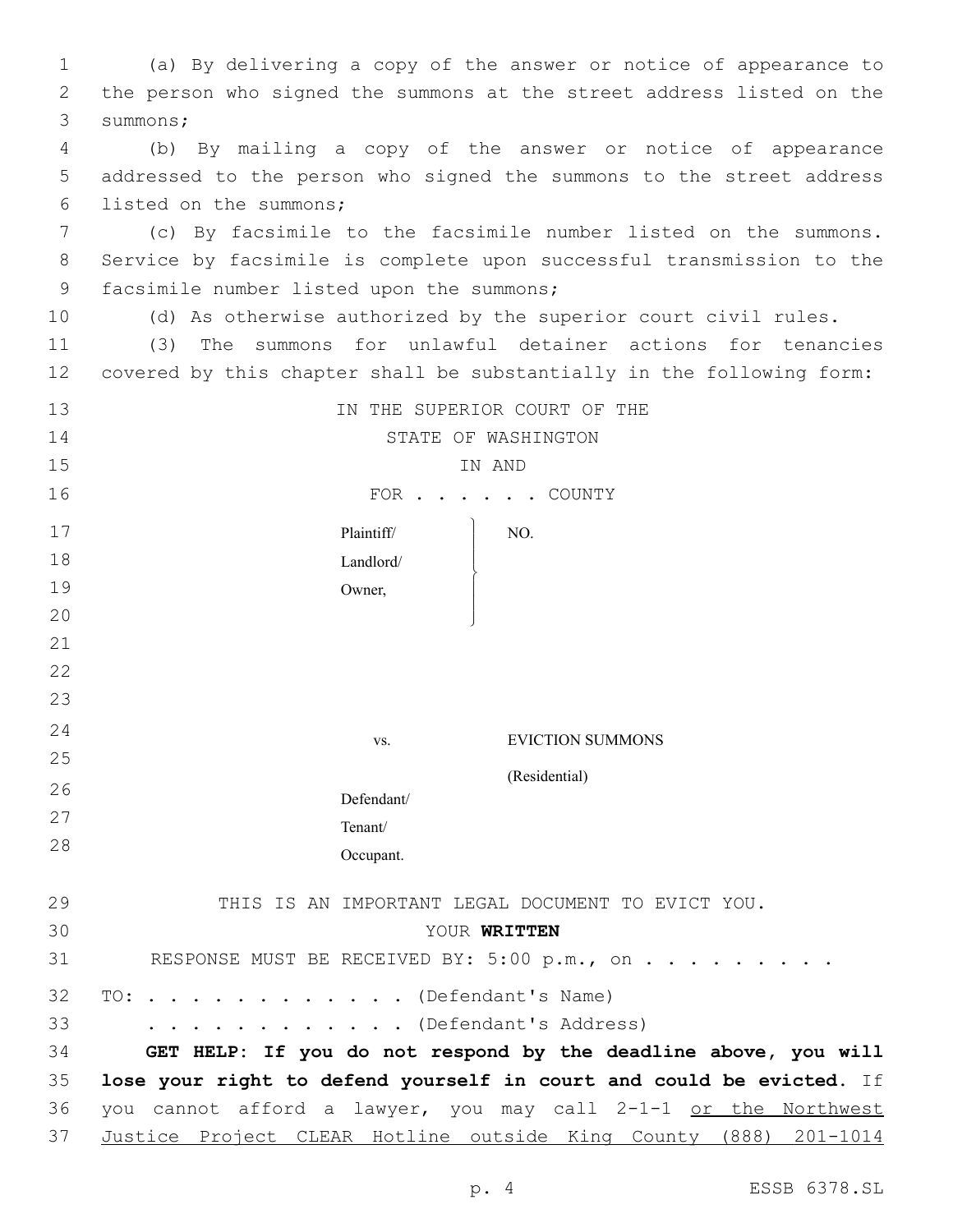weekdays between 9:15 a.m. – 12:15 p.m., or (888) 387-7111 for seniors (age 60 and over). They can refer you to free or low-cost legal help. ((They can help you find help to pay for a lawyer.)) You may find additional information to help you at http:// www.washingtonlawhelp.org.

 **HOW TO RESPOND: Phone calls to your Landlord or your Landlord's lawyer are not a response.** You may respond with a "notice of appearance." This is a letter that includes the following:

(1) A statement that you are appearing in the court case

(2) Names of the landlord(s) and the tenant(s) (as listed above)

 (3) Your name, your address where legal documents may be sent, your signature, phone number (if any), and case number (if the case 13 is filed)

14 This case  $\Box$  is /  $\Box$  is not filed with the court. If this case is filed, you need to also file your response with the court by 16 delivering a copy to the clerk of the court at:  $\dots \dots \dots$ (Clerk's Office/Address/Room number/Business hours of court clerk)

 **WHERE TO RESPOND:** You must mail, fax, or hand deliver your response letter to your Landlord's lawyer, or if no lawyer is named in the complaint, to your Landlord. If you mail the response letter, you must do it 3 days before the deadline above. Request receipt of a proof of mailing from the post office. If you hand deliver or fax it, you must do it by the deadline above. The address is:

24 . . . . . . . . (Attorney/Landlord Name)

25 . . . . . . . . (Address)

. . . . . . . . . (Fax - required if available)

 **COURT DATE:** If you respond to this Summons, you will be notified of your hearing date in a document called an "Order to Show Cause." This is usually mailed to you. If you get notice of a hearing, **you must go to the hearing**. If you do not show up, your landlord can evict you. Your landlord might also charge you more money. If you move before the court date, you must tell your landlord or the 33 landlord's attorney.

 **Sec. 5.** RCW 59.18.410 and 2019 c 356 s 7 are each amended to read as follows:35

 (1) If at trial the verdict of the jury or, if the case is tried without a jury, the finding of the court is in favor of the landlord and against the tenant, judgment shall be entered for the restitution of the premises; and if the proceeding is for unlawful detainer after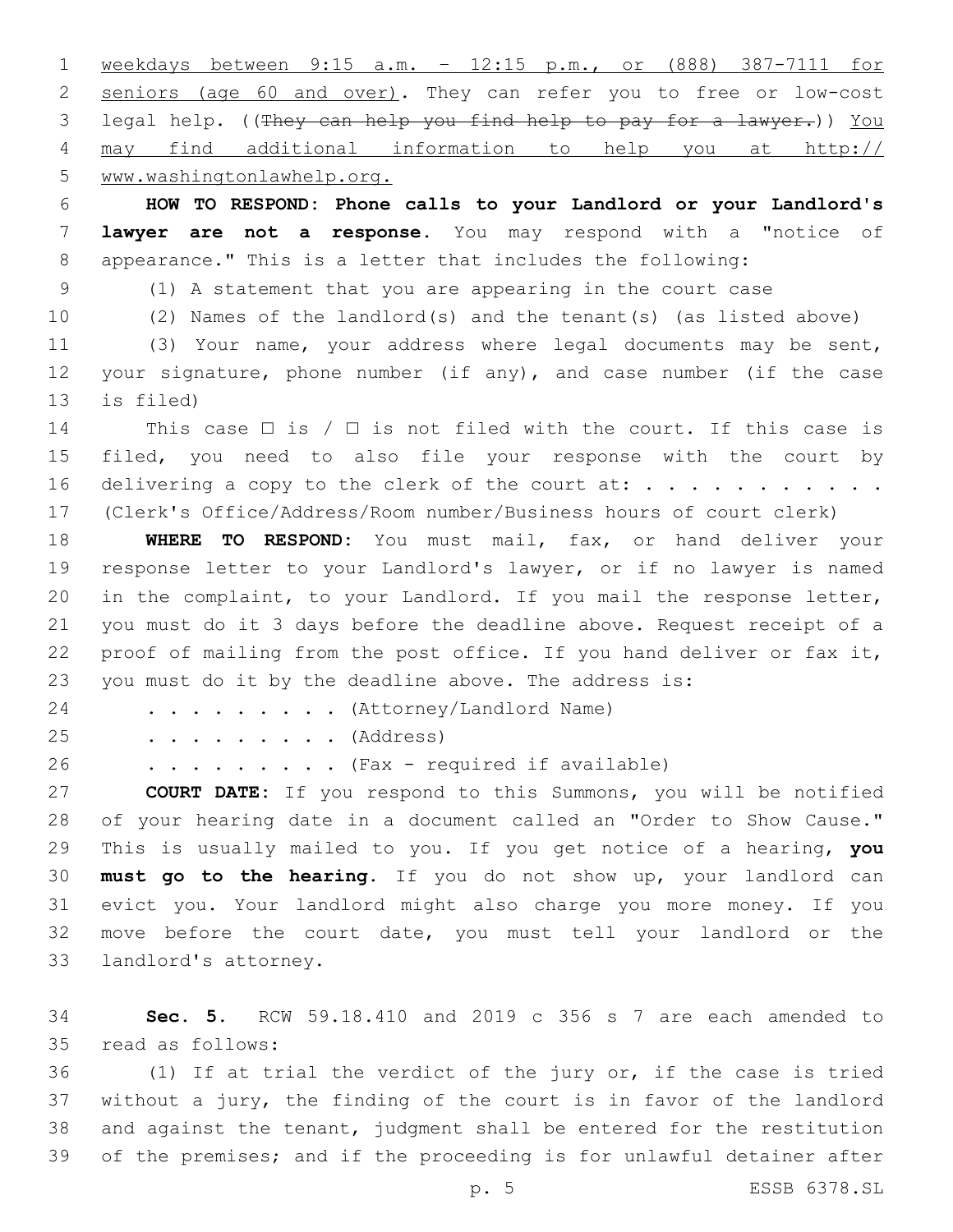neglect or failure to perform any condition or covenant of a lease or agreement under which the property is held, or after default in the payment of rent, the judgment shall also declare the forfeiture of the lease, agreement, or tenancy. The jury, or the court, if the proceedings are tried without a jury, shall also assess the damages arising out of the tenancy occasioned to the landlord by any forcible entry, or by any forcible or unlawful detainer, alleged in the complaint and proved at trial, and, if the alleged unlawful detainer is based on default in the payment of rent, find the amount of any rent due, and the judgment shall be rendered against the tenant liable for the forcible entry, forcible detainer, or unlawful 12 detainer for the amount of damages thus assessed, for the rent, if 13 any, found due, and late fees if such fees are due under the lease and do not exceed seventy-five dollars in total. The court may award statutory costs. The court may also award reasonable attorneys' fees 16 as provided in RCW 59.18.290.

 (2) When the tenant is liable for unlawful detainer after a default in the payment of rent, execution upon the judgment shall not occur until the expiration of five court days after the entry of the 20 judgment. Before ((such time has expired)) entry of a judgment or 21 until five court days have expired after entry of the judgment, the tenant or any subtenant, or any mortgagee of the term, or other party interested in the continuance of the tenancy, may pay into court or to the landlord the amount of the rent due, any court costs incurred 25 at the time of payment, late fees if such fees are due under the lease and do not exceed seventy-five dollars in total, and attorneys' fees if awarded, in which event any judgment entered shall be 28 satisfied and the tenant restored to his or her tenancy. If the tenant seeks to restore his or her tenancy after entry of a judgment, the tenant may tender the amount stated within the judgment as long as that amount does not exceed the amount authorized under subsection (1) of this section. If a tenant seeks to restore his or her tenancy and pay the amount set forth in this subsection with funds acquired through an emergency rental assistance program provided by a governmental or nonprofit entity, the tenant shall provide a copy of the pledge of emergency rental assistance provided from the appropriate governmental or nonprofit entity and have an opportunity to exercise such rights under this subsection, which may include a stay of judgment and provision by the landlord of documentation necessary for processing the assistance. The landlord shall accept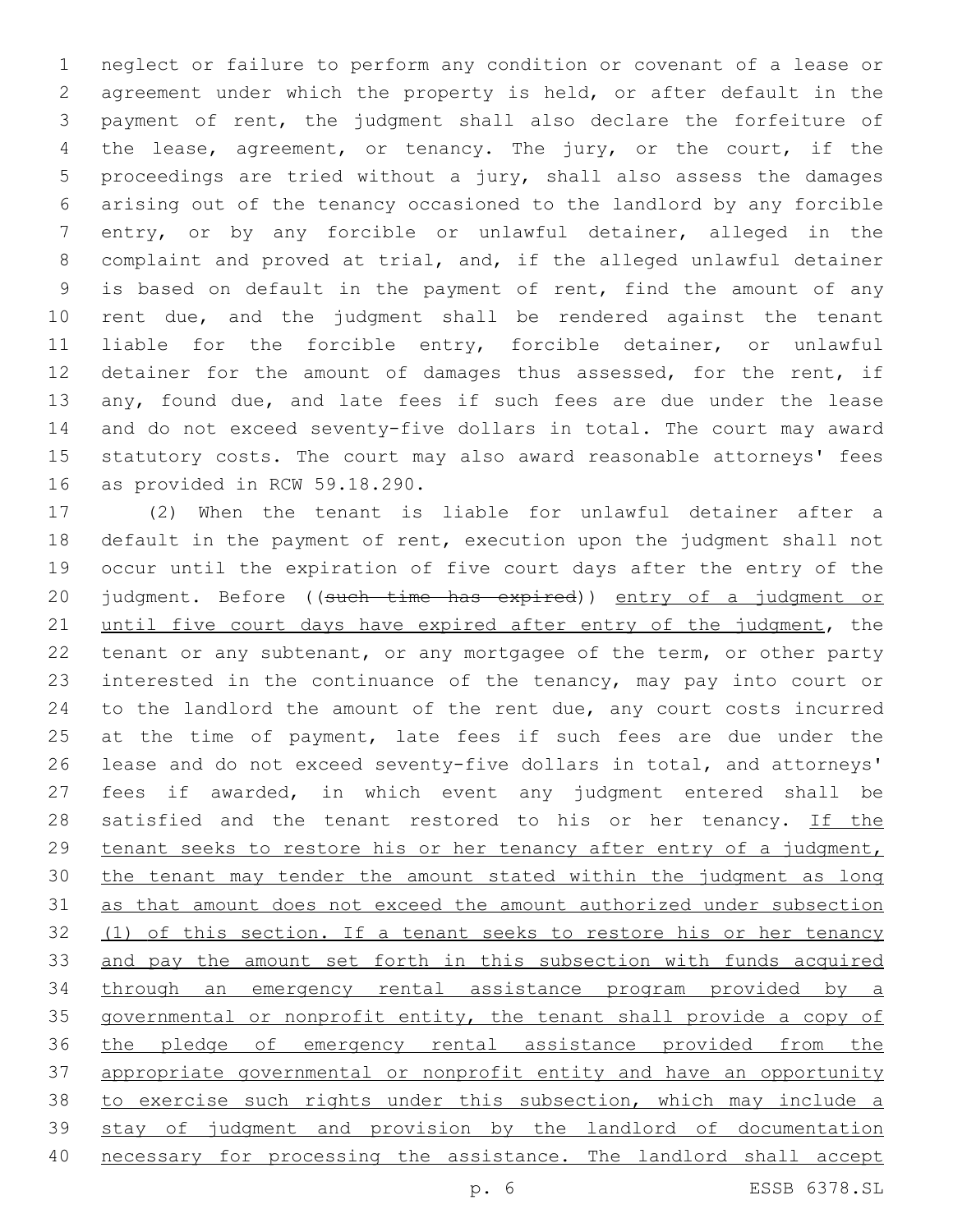any pledge of emergency rental assistance funds provided to the tenant from a governmental or nonprofit entity before the expiration 3 of any pay or vacate notice for nonpayment of rent for the full amount of the rent owing under the rental agreement. The landlord 5 shall accept any written pledge of emergency rental assistance funds provided to the tenant from a governmental or nonprofit entity after the expiration of the pay or vacate notice if the pledge will 8 contribute to the total payment of both the amount of rent due, 9 including any current rent, and other amounts if required under this 10 subsection. The landlord shall suspend any court action for seven court days after providing necessary payment information to the nonprofit or governmental entity to allow for payment of the 13 emergency rental assistance funds. By accepting such pledge of 14 emergency rental assistance, the landlord is not required to enter into any additional conditions not related to the provision of necessary payment information and documentation. If a judgment has been satisfied, the landlord shall file a satisfaction of judgment with the court. A tenant seeking to exercise rights under this subsection shall pay an additional fifty dollars for each time the tenant was reinstated after judgment pursuant to this subsection within the previous twelve months prior to payment. If payment of the amount specified in this subsection is not made within five court days after the entry of the judgment, the judgment may be enforced for its full amount and for the possession of the premises.

 (3)(a) Following the entry of a judgment in favor of the landlord and against the tenant for the restitution of the premises and 27 forfeiture of the tenancy due to nonpayment of rent, the court, at the time of the show cause hearing or trial, or upon subsequent motion of the tenant but before the execution of the writ of restitution, may stay the writ of restitution upon good cause and on such terms that the court deems fair and just for both parties. In making this decision, the court shall consider evidence of the 33 following factors:

 (i) The tenant's willful or intentional default or intentional 35 failure to pay rent;

 (ii) Whether nonpayment of the rent was caused by exigent circumstances that were beyond the tenant's control and that are not 38 likely to recur;

(iii) The tenant's ability to timely pay the judgment;

40 (iv) The tenant's payment history;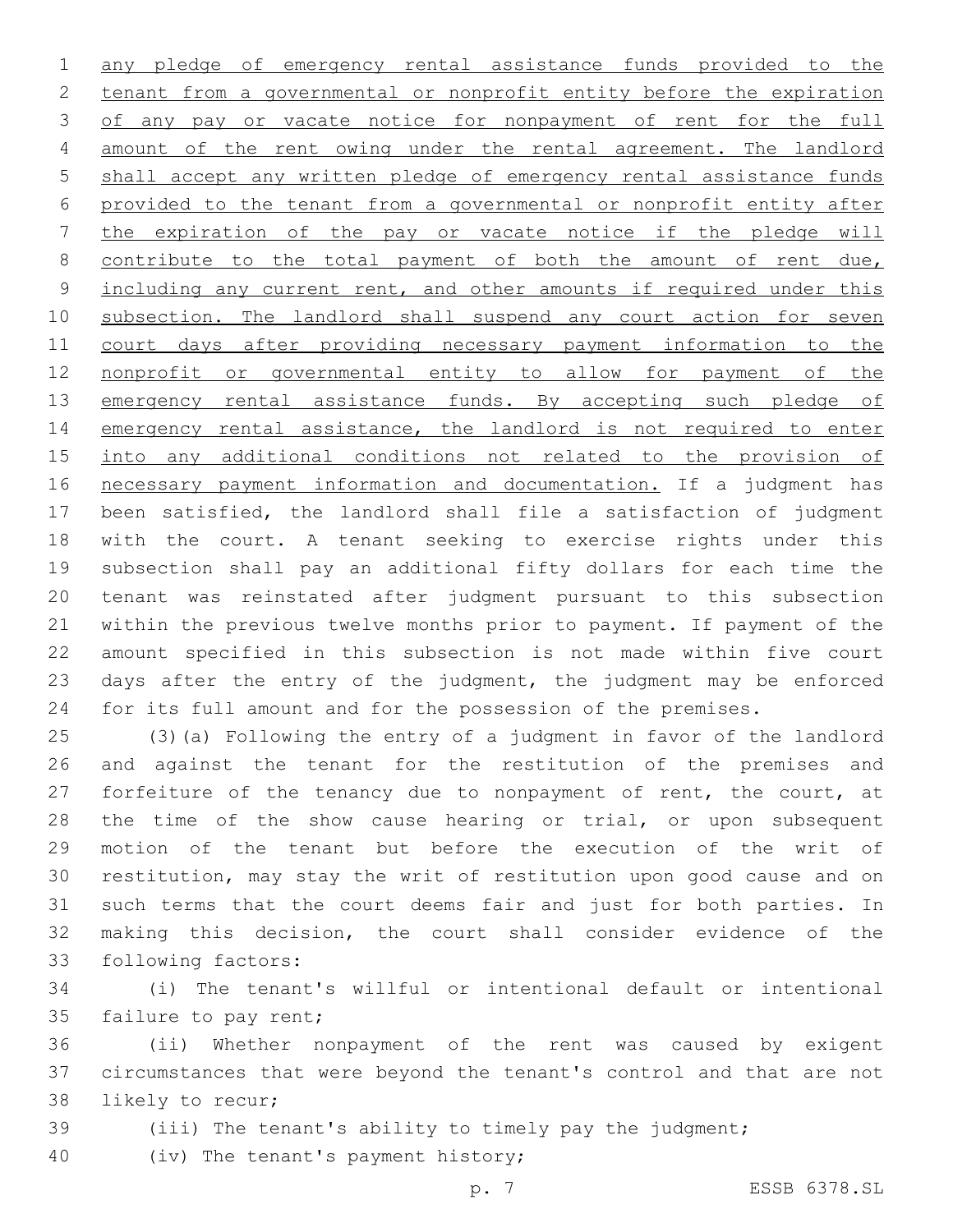(v) Whether the tenant is otherwise in substantial compliance 2 with the rental agreement;

3 (vi) Hardship on the tenant if evicted; and

 (vii) Conduct related to other notices served within the last six 5 months.

 (b) The burden of proof for such relief under this subsection (3) shall be on the tenant. If the tenant seeks relief pursuant to this subsection (3) at the time of the show cause hearing, the court shall hear the matter at the time of the show cause hearing or as expeditiously as possible so as to avoid unnecessary delay or 11 hardship on the parties.

(c) In any order issued pursuant to this subsection (3):

 (i) The court shall not stay the writ of restitution more than ninety days from the date of order, but may order repayment of the judgment balance within such time. If the payment plan is to exceed thirty days, the total cumulative payments for each thirty-day period following the order shall be no less than one month of the tenant's share of the rent, and the total amount of the judgment and all additional rent that is due shall be paid within ninety days.

 (ii) Within any payment plan ordered by the court, the court shall require the tenant to pay to the landlord or to the court one month's rent within five court days of issuance of the order. If the 23 date of the order is on or before the fifteenth of the month, the tenant shall remain current with ongoing rental payments as they 25 become due for the duration of the payment plan; if the date of the order is after the fifteenth of the month, the tenant shall have the option to apportion the following month's rental payment within the payment plan, but monthly rental payments thereafter shall be paid 29 according to the rental agreement.

 (iii) The sheriff may serve the writ of restitution upon the tenant before the expiration of the five court days of issuance of the order; however, the sheriff shall not execute the writ of restitution until after expiration of the five court days in order for payment to be made of one month's rent as required by (c)(ii) of this subsection. In the event payment is made as provided in (c)(ii) 36 of this subsection for one month's rent, the court shall stay the writ of restitution ex parte without prior notice to the landlord upon the tenant filing and presenting a motion to stay with a declaration of proof of payment demonstrating full compliance with the required payment of one month's rent. Any order staying the writ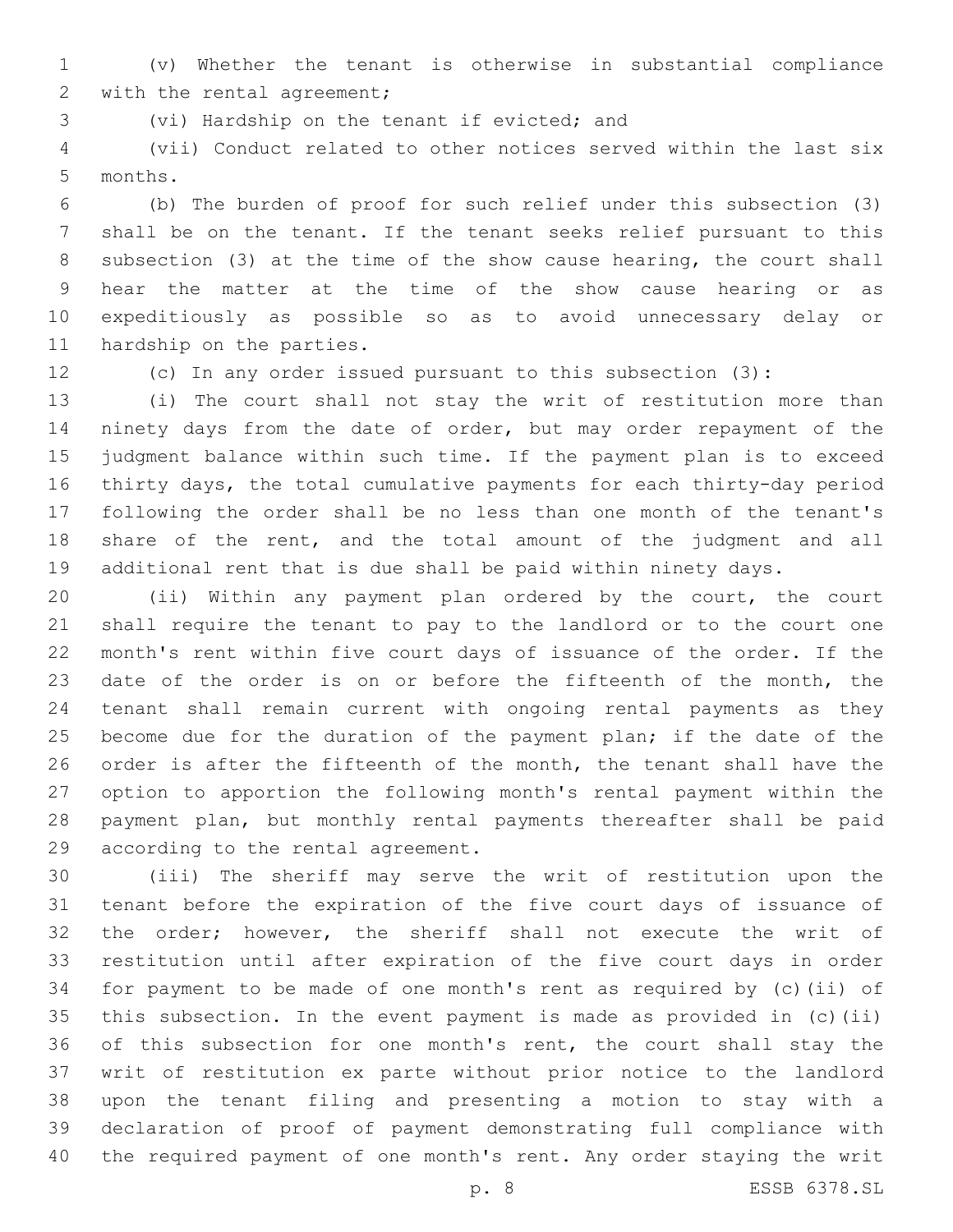of restitution under this subsection (3)(c)(iii) shall require the tenant to serve a copy of the order on the landlord by personal delivery, first-class mail, facsimile, or email if agreed to by the 4 parties.

 (A) If the tenant has satisfied (c)(ii) of this subsection by paying one month's rent within five court days, but defaults on a subsequent payment required by the court pursuant to this subsection (3)(c), the landlord may enforce the writ of restitution after serving a notice of default in accordance with RCW 59.12.040 informing the tenant that he or she has defaulted on rent due under the lease agreement or payment plan entered by the court. Upon service of the notice of default, the tenant shall have three calendar days from the date of service to vacate the premises before 14 the sheriff may execute the writ of restitution.

 (B) If the landlord serves the notice of default described under this subsection (3)(c)(iii), an additional day is not included in calculating the time before the sheriff may execute the writ of restitution. The notice of default must be in substantially the 19 following form:

NOTICE OF DEFAULT FOR RENT AND/OR PAYMENT PLAN ORDERED BY COURT

- NAME(S)
- 22 ADDRESS
- 23 CITY, STATE, ZIP

 THIS IS NOTICE THAT YOU ARE IN DEFAULT OF YOUR RENT AND/OR PAYMENT PLAN ORDERED BY THE COURT. YOUR LANDLORD HAS RECEIVED THE 26 FOLLOWING PAYMENTS:

- 27 DATE
- 28 AMOUNT
- 29 DATE
- 30 AMOUNT
- 31 DATE
- 32 AMOUNT

 THE LANDLORD MAY SCHEDULE YOUR PHYSICAL EVICTION WITHIN THREE CALENDAR DAYS OF SERVICE OF THIS NOTICE. TO STOP A PHYSICAL EVICTION, YOU ARE REQUIRED TO PAY THE BALANCE OF YOUR RENT AND/OR 36 PAYMENT PLAN IN THE AMOUNT OF \$. . . . .

 PAYMENT MAY BE MADE TO THE COURT OR TO THE LANDLORD. IF YOU FAIL TO PAY THE BALANCE WITHIN THREE CALENDAR DAYS, THE LANDLORD MAY

p. 9 ESSB 6378.SL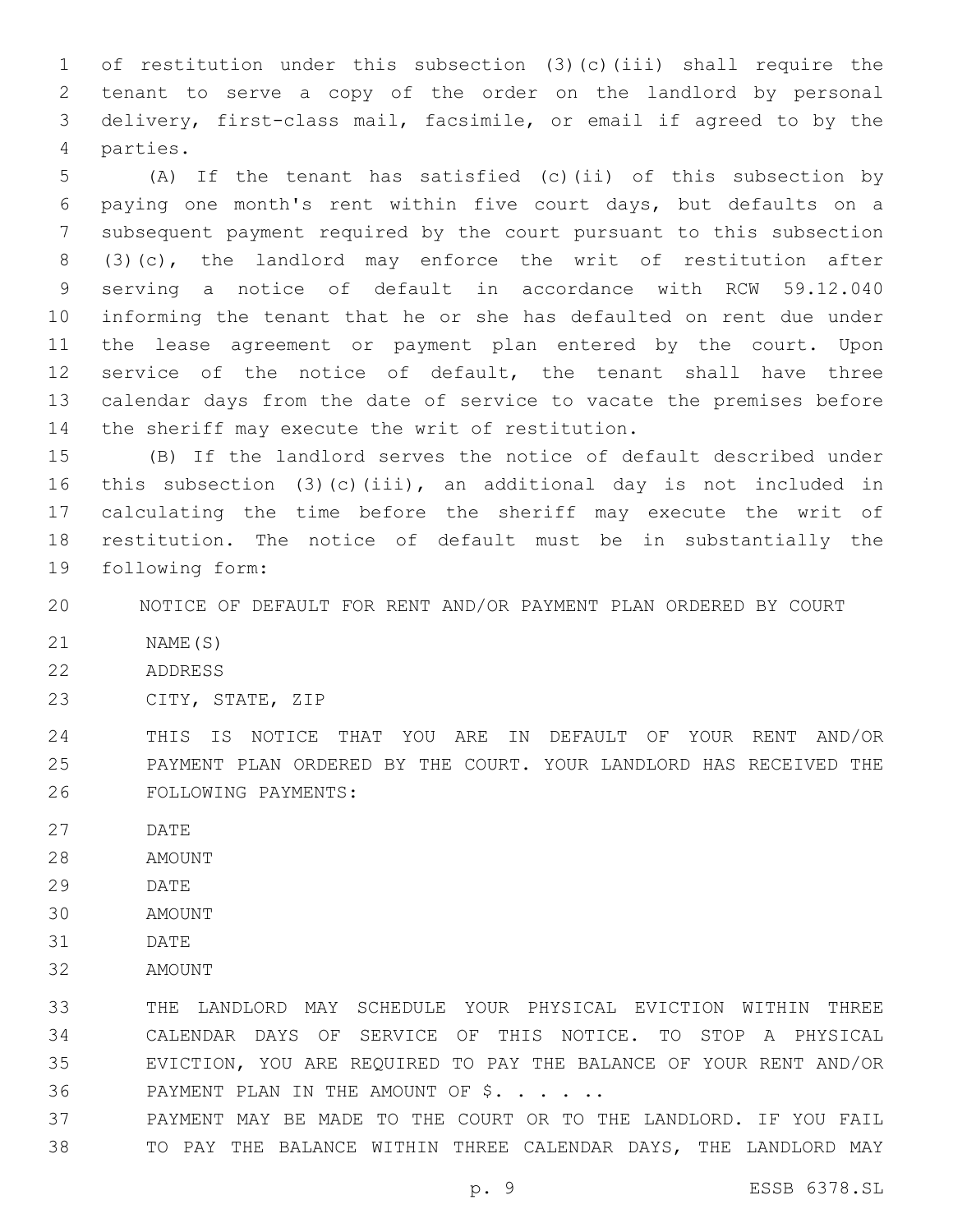PROCEED WITH A PHYSICAL EVICTION FOR POSSESSION OF THE UNIT THAT

- 2 YOU ARE RENTING.
- 3 DATE
- 4 SIGNATURE
- 5 LANDLORD/AGENT
- 6 NAME
- 7 ADDRESS
- 8 PHONE

 (iv) If a tenant seeks to satisfy a condition of this subsection (3)(c) by relying on an emergency rental assistance program provided 11 by a government or nonprofit entity and provides an offer of proof, the court shall stay the writ of restitution as necessary to afford 13 the tenant an equal opportunity to comply.

 (v) The court shall extend the writ of restitution as necessary to enforce the order issued pursuant to this subsection (3)(c) in the 16 event of default.

 (d) A tenant who has been served with three or more notices to pay or vacate for failure to pay rent as set forth in RCW 59.12.040 within twelve months prior to the notice to pay or vacate upon which the proceeding is based may not seek relief under this subsection (3).21

 (e)(i) In any application seeking relief pursuant to this 23 subsection (3) by either the tenant or landlord, the court shall issue a finding as to whether the tenant is low-income, limited resourced, or experiencing hardship to determine if the parties would be eligible for disbursement through the landlord mitigation program account established within RCW 43.31.605(1)(c). In making this finding, the court may include an inquiry regarding the tenant's income relative to area median income, household composition, any extenuating circumstances, or other factors, and may rely on written declarations or oral testimony by the parties at the hearing.

 (ii) After a finding that the tenant is low-income, limited resourced, or experiencing hardship, the court may issue an order: (A) Finding that the landlord is eligible to receive on behalf of the tenant and may apply for reimbursement from the landlord mitigation program; and (B) directing the clerk to remit, without further order 37 of the court, any future payments made by the tenant in order to reimburse the department of commerce pursuant to RCW 43.31.605(1)(c)(iii). In accordance with RCW 43.31.605(1)(c), such an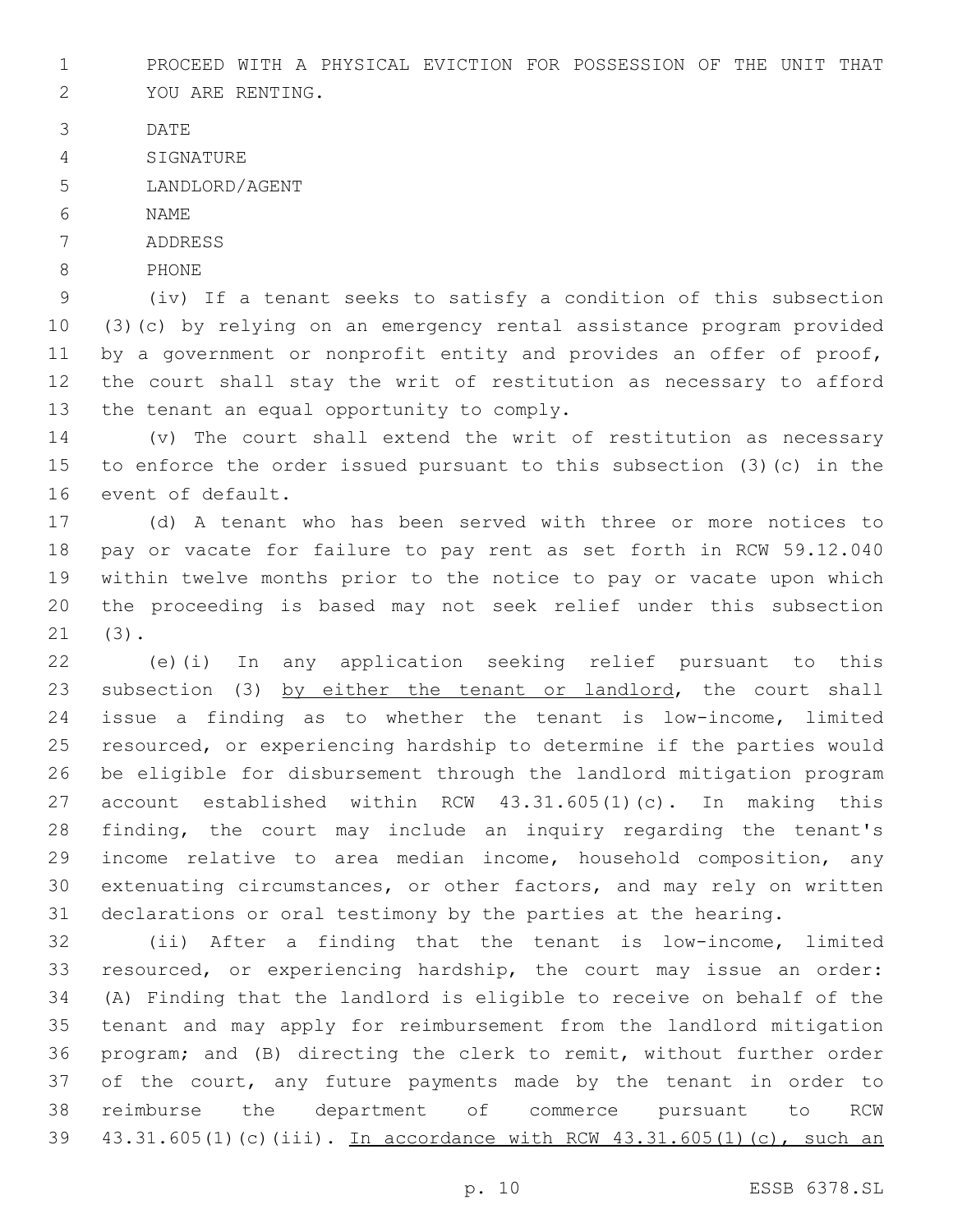order must be accompanied by a copy of the order staying the writ of 2 restitution. Nothing in this subsection  $(3)$   $((e+))$   $(e)$  shall be deemed to obligate the department of commerce to provide assistance in claim reimbursement through the landlord mitigation program if 5 there are not sufficient funds.

 (iii) If the department of commerce fails to disburse payment to the landlord for the judgment pursuant to this subsection (3)(e) within thirty days from submission of the application, the landlord may renew an application for a writ of restitution pursuant to RCW 59.18.370 and for other rent owed by the tenant since the time of 11 entry of the prior judgment. In such event, the tenant may exercise 12 rights afforded under this section.

 (iv) Upon payment by the department of commerce to the landlord for the remaining or total amount of the judgment, as applicable, the judgment is satisfied and the landlord shall file a satisfaction of 16 judgment with the court.

 (v) Nothing in this subsection (3)(e) prohibits the landlord from otherwise applying for reimbursement for an unpaid judgment pursuant to RCW 43.31.605(1)(c) after the tenant defaults on a payment plan 20 ordered pursuant to  $(c)$  of this subsection.

 (4) If a tenant seeks to stay a writ of restitution issued pursuant to this chapter, the court may issue an ex parte stay of the writ of restitution provided the tenant or tenant's attorney submits a declaration indicating good faith efforts were made to notify the 25 other party or, if no efforts were made, why notice could not be 26 provided prior to the application for an ex parte stay, and describing the immediate or irreparable harm that may result if an 28 immediate stay is not granted. The court shall require service of the order and motion to stay the writ of restitution by personal delivery, mail, facsimile, or other means most likely to afford all parties notice of the court date.

 (5) In all other cases the judgment may be enforced immediately. If a writ of restitution shall have been executed prior to judgment no further writ or execution for the premises shall be required.

 (6) This section also applies if the writ of restitution is issued pursuant to a final judgment entered after a show cause hearing conducted in accordance with RCW 59.18.380.

 **Sec. 6.** RCW 59.18.230 and 2011 c 132 s 11 are each amended to 39 read as follows:

p. 11 ESSB 6378.SL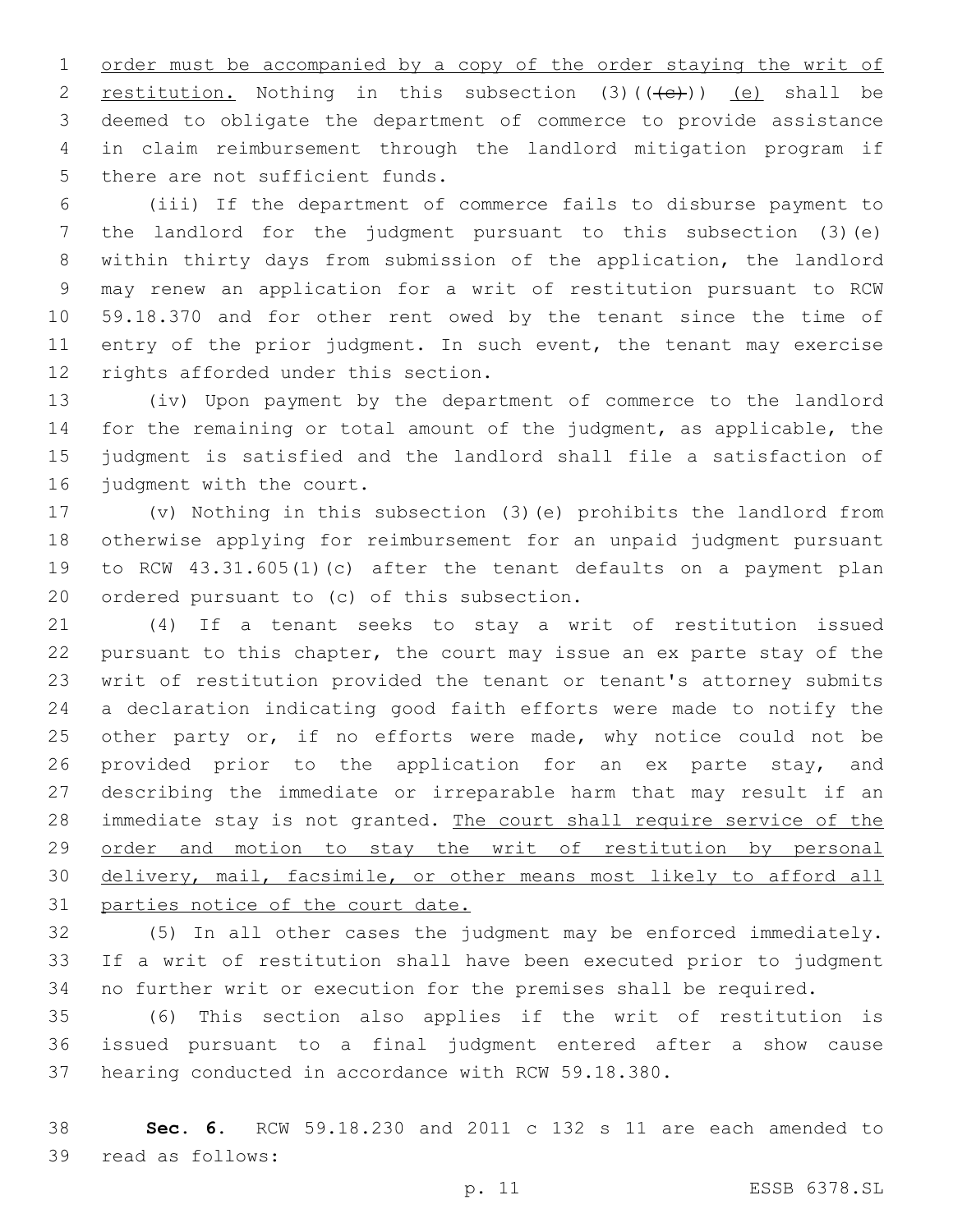(1)(a) Any provision of a lease or other agreement, whether oral or written, whereby any section or subsection of this chapter is waived except as provided in RCW 59.18.360 and shall be deemed against public policy and shall be unenforceable. Such unenforceability shall not affect other provisions of the agreement 6 which can be given effect without them.

 (b) A landlord may not threaten a tenant with eviction for 8 failure to pay nonpossessory charges limited under RCW 59.18.283.

(2) No rental agreement may provide that the tenant:

 (a) Agrees to waive or to forgo rights or remedies under this 11 chapter; or

 (b) Authorizes any person to confess judgment on a claim arising 13 out of the rental agreement; or

 (c) Agrees to pay the landlord's attorneys' fees, except as 15 authorized in this chapter; or

 (d) Agrees to the exculpation or limitation of any liability of the landlord arising under law or to indemnify the landlord for that 18 liability or the costs connected therewith; or

 (e) And landlord have agreed to a particular arbitrator at the 20 time the rental agreement is entered into.

 (3) A provision prohibited by subsection (2) of this section included in a rental agreement is unenforceable. If a landlord deliberately uses a rental agreement containing provisions known by him or her to be prohibited, the tenant may recover actual damages sustained by him or her, statutory damages not to exceed five hundred dollars, costs of suit, and reasonable attorneys' fees.

 (4) The common law right of the landlord of distress for rent is hereby abolished for property covered by this chapter. Any provision in a rental agreement creating a lien upon the personal property of the tenant or authorizing a distress for rent is null and void and of no force and effect. Any landlord who takes or detains the personal property of a tenant without the specific written consent of the tenant to such incident of taking or detention, and who, after written demand by the tenant for the return of his or her personal property, refuses to return the same promptly shall be liable to the tenant for the value of the property retained, actual damages, and if the refusal is intentional, may also be liable for damages of up to five hundred dollars per day but not to exceed five thousand dollars, for each day or part of a day that the tenant is deprived of his or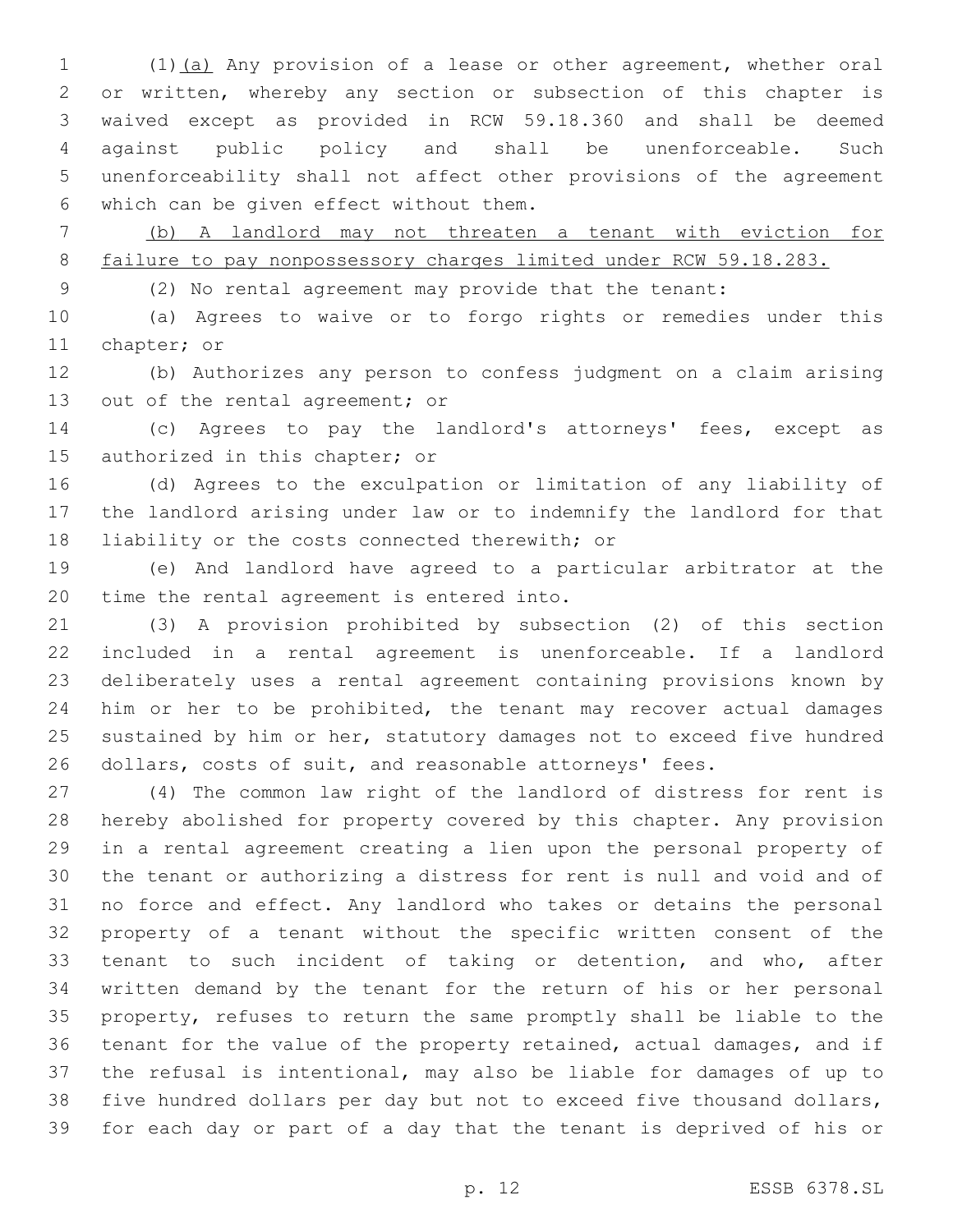her property. The prevailing party may recover his or her costs of 2 suit and a reasonable attorneys' fee.

 In any action, including actions pursuant to chapters 7.64 or 12.28 RCW, brought by a tenant or other person to recover possession of his or her personal property taken or detained by a landlord in violation of this section, the court, upon motion and after notice to the opposing parties, may waive or reduce any bond requirements where it appears to be to the satisfaction of the court that the moving party is proceeding in good faith and has, prima facie, a meritorious claim for immediate delivery or redelivery of said property.

 **Sec. 7.** RCW 59.18.290 and 2019 c 356 s 10 are each amended to 12 read as follows:

 (1) It is unlawful for the landlord to remove or exclude from the premises the tenant thereof except under a court order so authorizing. Any tenant so removed or excluded in violation of this section may recover possession of the property or terminate the rental agreement and, in either case, may recover the actual damages sustained. The prevailing party may recover the costs of suit or 19 arbitration and reasonable attorneys' fees.

 (2) It is unlawful for the tenant to hold over in the premises or exclude the landlord therefrom after the termination of the rental agreement except under a valid court order so authorizing. Any landlord so deprived of possession of premises in violation of this section may recover possession of the property and damages sustained by him or her, and the prevailing party may recover his or her costs of suit or arbitration and reasonable attorneys' fees subject to 27 subsections (3) and (4) of this section.

 (3) Where the court has entered a judgment in favor of the 29 landlord restoring possession of the property to the landlord, the court may award reasonable attorneys' fees to the landlord; however, the court shall not award attorneys' fees in the following instances:

 (a) If the judgment for possession is entered after the tenant failed to ((appear)) respond to a pleading or other notice requiring 34 a response authorized under this chapter; or

 (b) If the total amount of rent awarded in the judgment for rent is equal to or less than two months of the tenant's monthly contract rent or one thousand two hundred dollars, whichever is greater.

 (4) If a tenant has filed a motion to stay a writ of restitution from execution, the court may only award attorneys' fees to the

p. 13 ESSB 6378.SL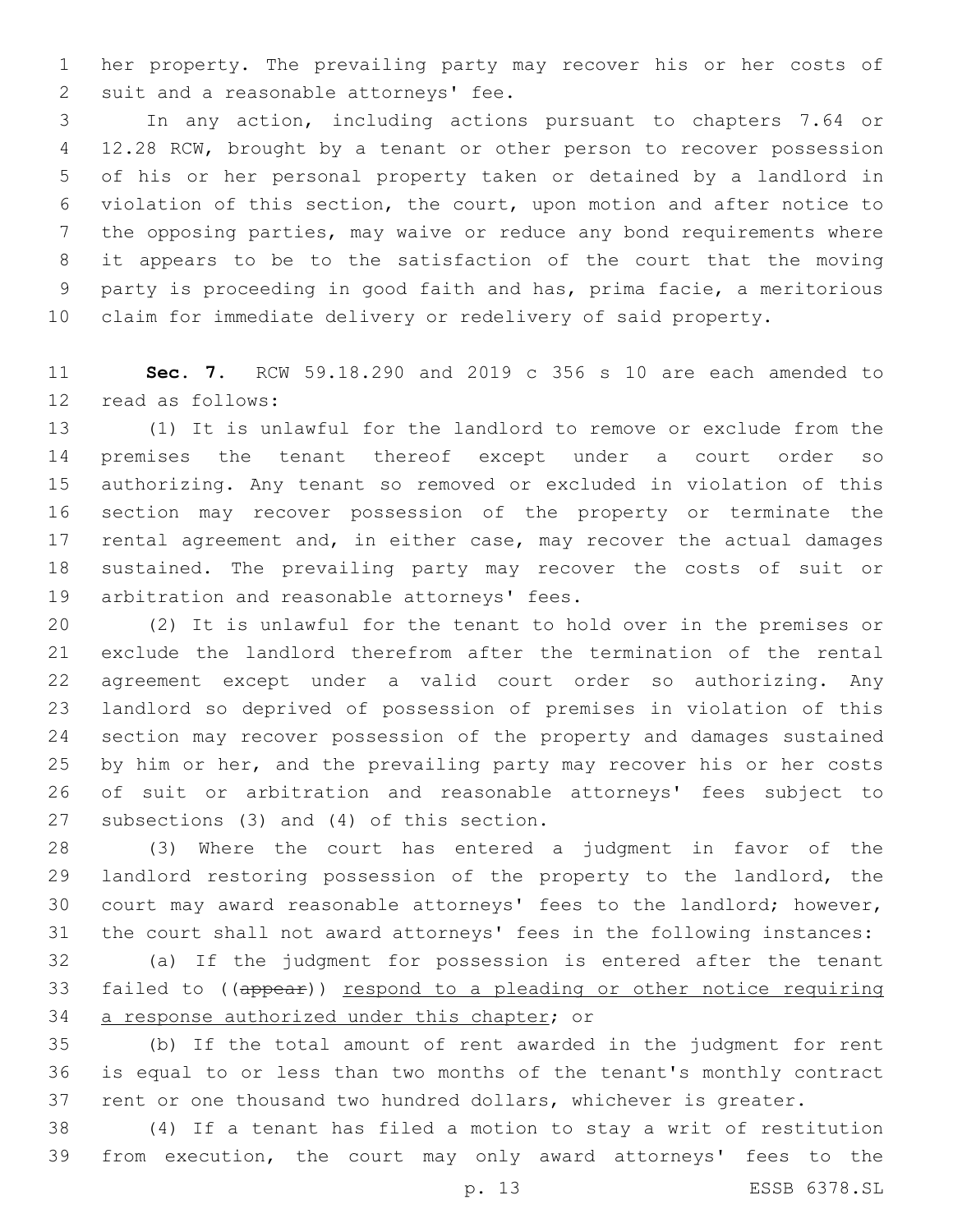landlord if the tenant is permitted to be reinstated pursuant to RCW 59.18.410(3). Any attorneys' fees awarded shall be subject to 3 repayment pursuant to RCW 59.18.410(3).

 **Sec. 8.** RCW 43.31.605 and 2019 c 356 s 12 are each amended to 5 read as follows:

 (1)(a) Subject to the availability of funds for this purpose, the landlord mitigation program is created and administered by the department. The department shall have such rule-making authority as the department deems necessary to administer the program.

 (b) The following types of claims related to landlord mitigation for renting private market rental units to low-income tenants using a housing subsidy program are eligible for reimbursement from the 13 landlord mitigation program account:

 (i) Up to one thousand dollars for improvements identified in RCW 59.18.255(1)(a). In order to be eligible for reimbursement under this subsection (1)(b)(i), the landlord must pay for the first five 17 hundred dollars for improvements, and rent to the tenant whose housing subsidy program was conditioned on the real property passing inspection. Reimbursement under this subsection (1)(b)(i) may also include up to fourteen days of lost rental income from the date of offer of housing to the applicant whose housing subsidy program was conditioned on the real property passing inspection until move in by 23 that applicant;

 (ii) Reimbursement for damages as reflected in a judgment obtained against the tenant through either an unlawful detainer proceeding, or through a civil action in a court of competent 27 jurisdiction after a hearing;

 (iii) Reimbursement for damages established pursuant to 29 subsection (2) of this section; and

 (iv) Reimbursement for unpaid rent and unpaid utilities, provided that the landlord can evidence it to the department's satisfaction.

 (c) Claims related to landlord mitigation for an unpaid judgment for rent, late fees, attorneys' fees, and costs after a court order pursuant to RCW 59.18.410(3), including any unpaid portion of the judgment after the tenant defaults on the payment plan pursuant to RCW 59.18.410(3)(c), are eligible for reimbursement from the landlord mitigation program account and are exempt from any postjudgment interest required under RCW 4.56.110. Any claim for reimbursement made pursuant to RCW 59.18.410(3)(e)(ii) must be accompanied by a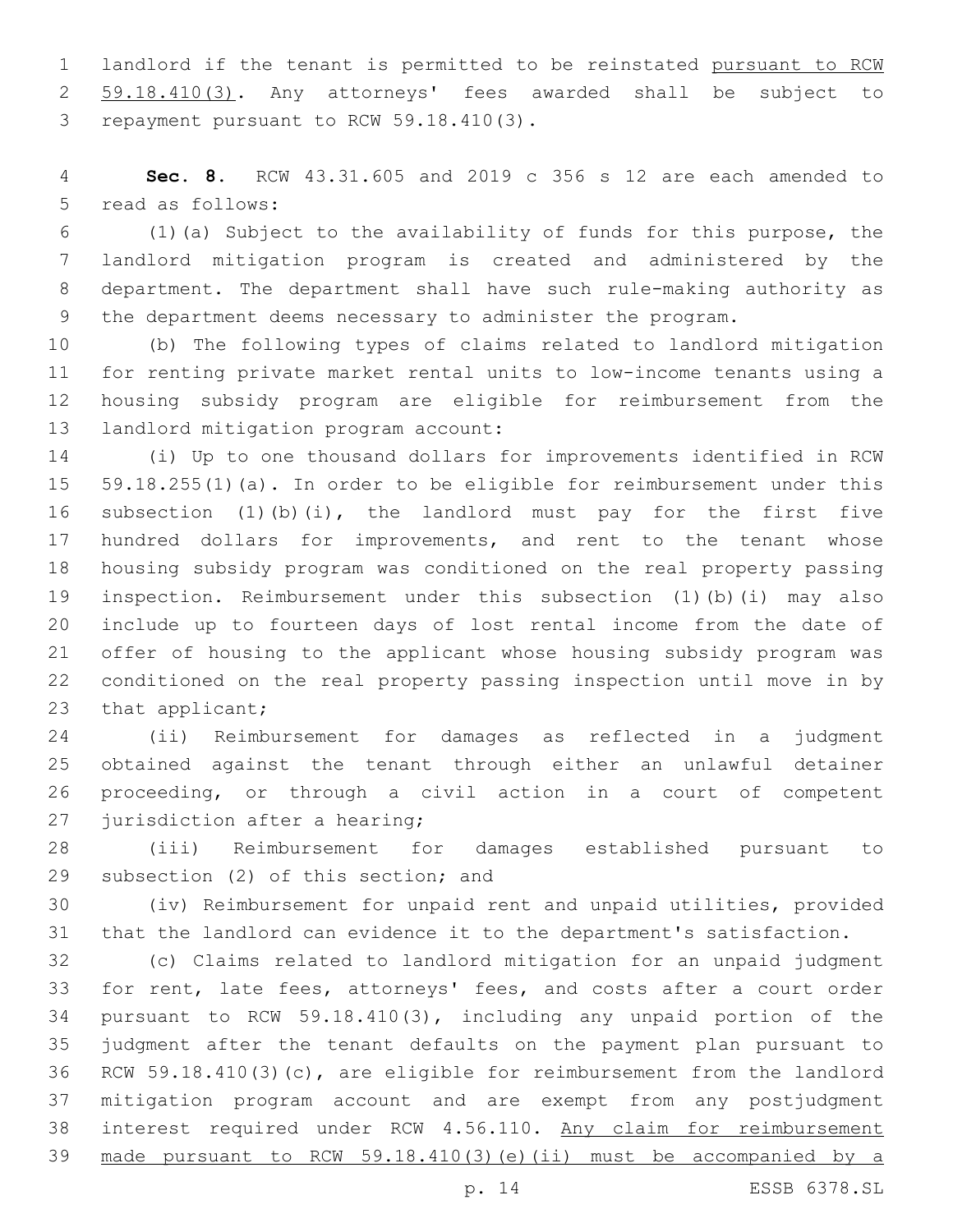court order staying the writ of restitution pursuant to RCW 59.18.410(3). Any claim for reimbursement under this subsection (1)(c) is not an entitlement.3

 (i) The department shall provide for a form on its web site for tenants and landlords to apply for reimbursement funds for the 6 landlord pursuant to this subsection  $(1)(c)$ .

 (ii) The form must include: (A) Space for the landlord and tenant to provide names, mailing addresses, phone numbers, date of birth for the tenant, and any other identifying information necessary for the department to process payment; (B) the landlord's statewide vendor identification number and how to obtain one; (C) name and address to whom payment must be made; (D) the amount of the judgment with instructions to include any other supporting documentation the department may need to process payment; (E) instructions for how the tenant is to reimburse the department under (c)(iii) of this subsection; (F) a description of the consequences if the tenant does 17 not reimburse the department as provided in this subsection (1)(c); (G) a signature line for the landlord and tenant to confirm that they 19 have read and understood the contents of the form and program; and (H) any other information necessary for the operation of the program. If the tenant has not signed the form after the landlord has made good faith efforts to obtain the tenant's signature, the landlord may solely submit the form but must attest to the amount of money owed 24 and sign the form under penalty of perjury.

 (iii) When a landlord has been reimbursed pursuant to this subsection (1)(c), the tenant for whom payment was made shall reimburse the department by depositing the amount disbursed from the landlord mitigation program account into the court registry of the superior court in which the judgment was entered. The tenant or other interested party may seek an ex parte order of the court under the unlawful detainer action to order such funds to be disbursed by the court. Upon entry of the order, the court clerk shall disburse the funds and include a case number with any payment issued to the department. If directed by the court, a clerk shall issue any payments made by a tenant to the department without further court 36 order.

 (iv) The department may deny an application made by a tenant who has failed to reimburse the department for prior payments issued 39 pursuant to this subsection  $(1)(c)$ .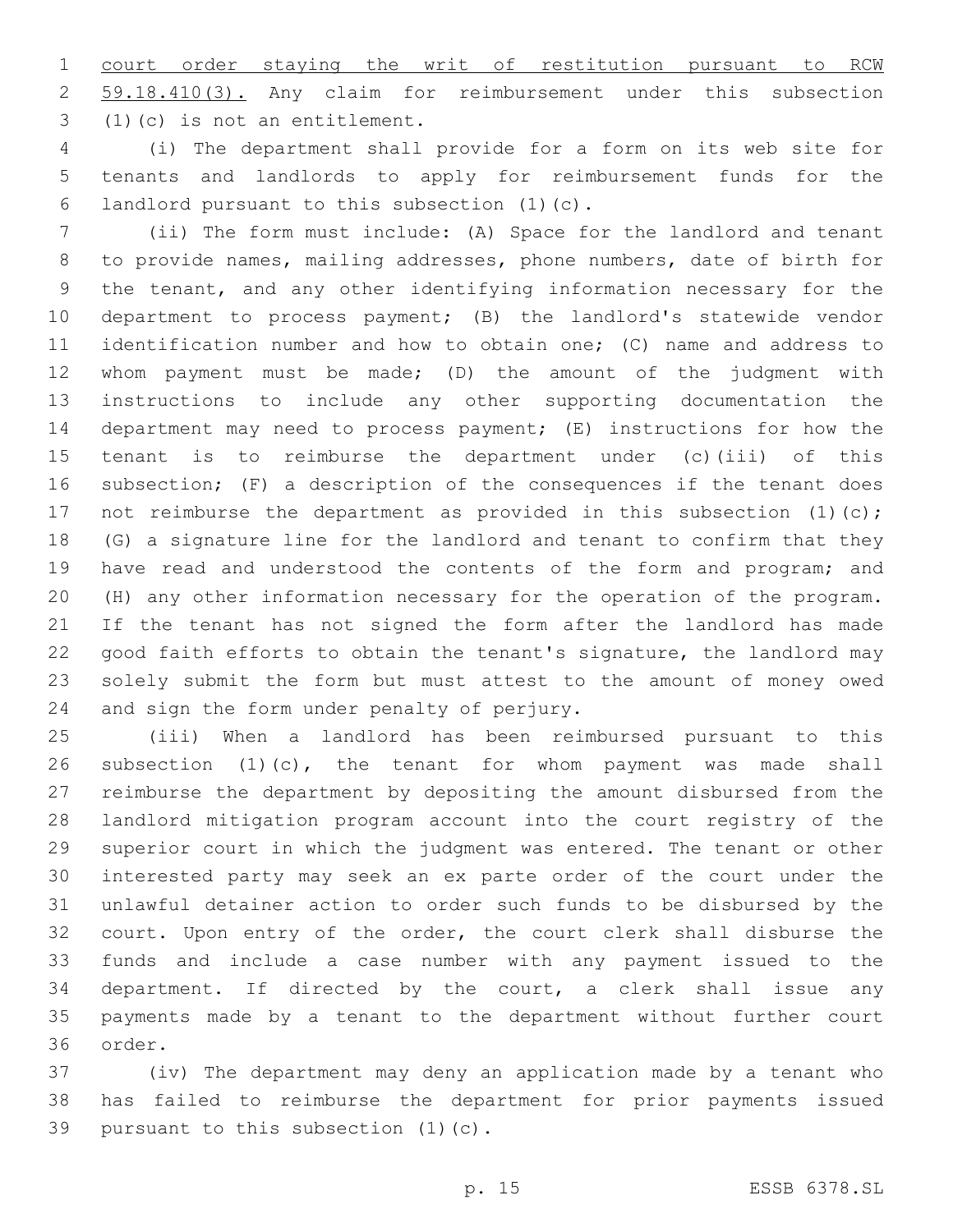(v) With any disbursement from the account to the landlord, the department shall notify the tenant at the address provided within the application that a disbursement has been made to the landlord on the tenant's behalf and that failure to reimburse the account for the payment through the court registry may result in a denial of a future application to the account pursuant to this subsection (1)(c). The department may include any other additional information about how to reimburse the account it deems necessary to fully inform the tenant.

 (vi) The department's duties with respect to obtaining reimbursement from the tenant to the account are limited to those 11 specified within this subsection  $(1)(c)$ .

 (vii) If at any time funds do not exist in the landlord mitigation program account to reimburse claims submitted under this subsection (1)(c), the department must create and maintain a waitlist and distribute funds in the order the claims are received pursuant to subsection (6) of this section. Payment of any claims on the waitlist shall be made only from the landlord mitigation program account. The department shall not be civilly or criminally liable and may not have any penalty or cause of action of any nature arise against it regarding the provision or lack of provision of funds for 21 reimbursement.

 (2) In order for a claim under subsection (1)(b)(iii) of this section to be eligible for reimbursement from the landlord mitigation 24 program account, a landlord must:

 (a) Have ensured that the rental property was inspected at the commencement of the tenancy by both the tenant and the landlord or landlord's agent and that a detailed written move-in property inspection report, as required in RCW 59.18.260, was prepared and 29 signed by both the tenant and the landlord or landlord's agent;

 (b) Make repairs and then apply for reimbursement to the 31 department;

 (c) Submit a claim on a form to be determined by the department, 33 signed under penalty of perjury; and

 (d) Submit to the department copies of the move-in property inspection report specified in (a) of this subsection and supporting materials including, but not limited to, before repair and after repair photographs, videos, copies of repair receipts for labor and materials, and such other documentation or information as the 39 department may request.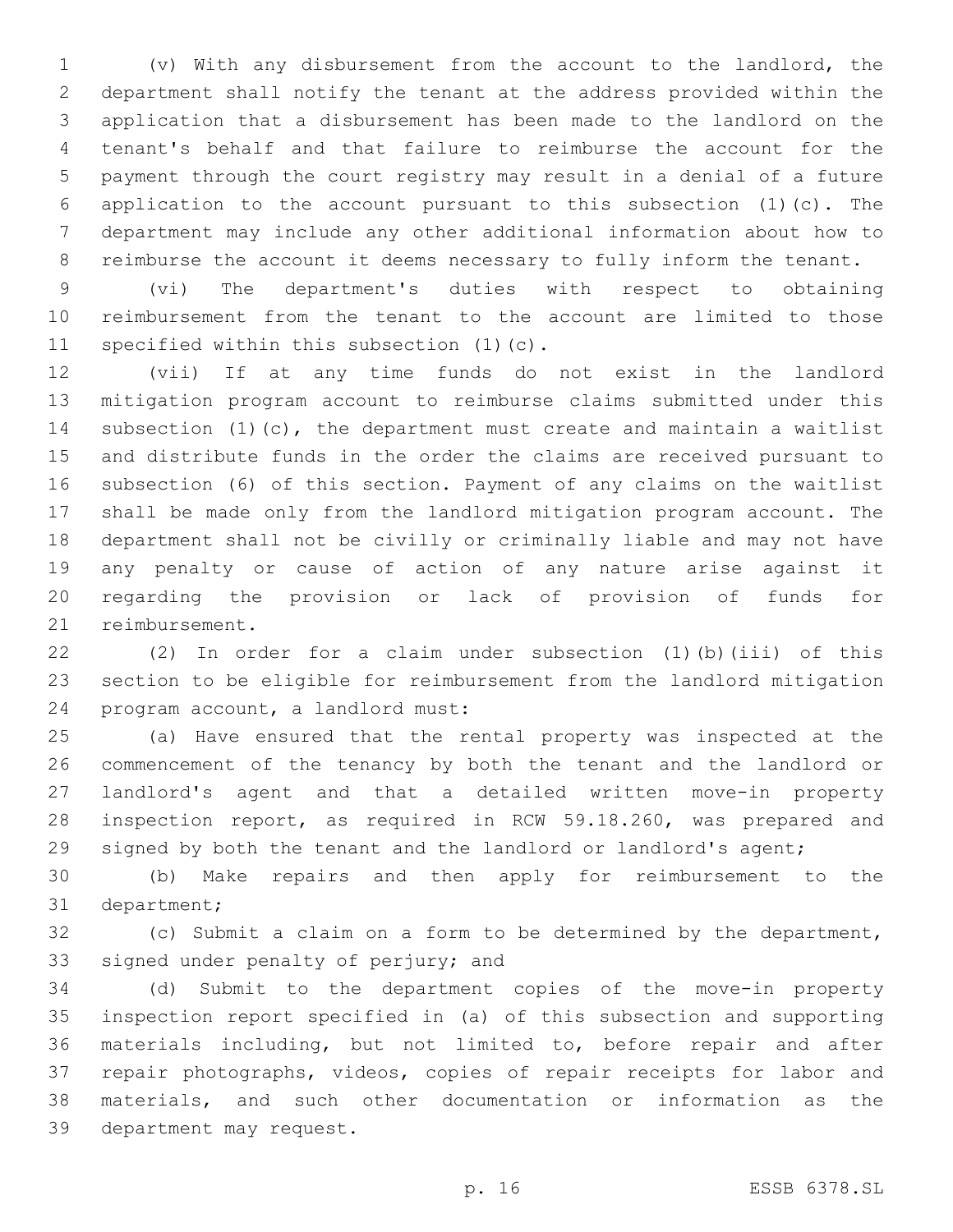(3) The department shall make reasonable efforts to review a claim within ten business days from the date it received properly submitted and complete claims to the satisfaction of the department. In reviewing a claim pursuant to subsection (1)(b) of this section, and determining eligibility for reimbursement, the department must receive documentation, acceptable to the department in its sole discretion, that the claim involves a private market rental unit rented to a low-income tenant who is using a housing subsidy program.

 (4) Claims pursuant to subsection (1)(b) of this section related to a tenancy must total at least five hundred dollars in order for a claim to be eligible for reimbursement from the program. While claims or damages may exceed five thousand dollars, total reimbursement from the program may not exceed five thousand dollars per tenancy.

 (5) Damages, beyond wear and tear, that are eligible for reimbursement include, but are not limited to: Interior wall gouges and holes; damage to doors and cabinets, including hardware; carpet stains or burns; cracked tiles or hard surfaces; broken windows; damage to household fixtures such as disposal, toilet, sink, sink handle, ceiling fan, and lighting. Other property damages beyond normal wear and tear may also be eligible for reimbursement at the 21 department's discretion.

 (6) All reimbursements for eligible claims shall be made on a first-come, first-served basis, to the extent of available funds. The department shall use best efforts to notify the tenant of the amount 25 and the reasons for any reimbursements made.

 (7) The department, in its sole discretion, may inspect the property and the landlord's records related to a claim, including the use of a third-party inspector as needed to investigate fraud, to assist in making its claim review and determination of eligibility.

 (8) A landlord in receipt of reimbursement from the program pursuant to subsection (1)(b) of this section is prohibited from:

 (a) Taking legal action against the tenant for damages 33 attributable to the same tenancy; or

 (b) Pursuing collection, or authorizing another entity to pursue collection on the landlord's behalf, of a judgment against the tenant 36 for damages attributable to the same tenancy.

 (9) A landlord denied reimbursement under subsection (1)(b)(iii) of this section may seek to obtain a judgment from a court of competent jurisdiction and, if successful, may resubmit a claim for damages supported by the judgment, along with a certified copy of the

p. 17 ESSB 6378.SL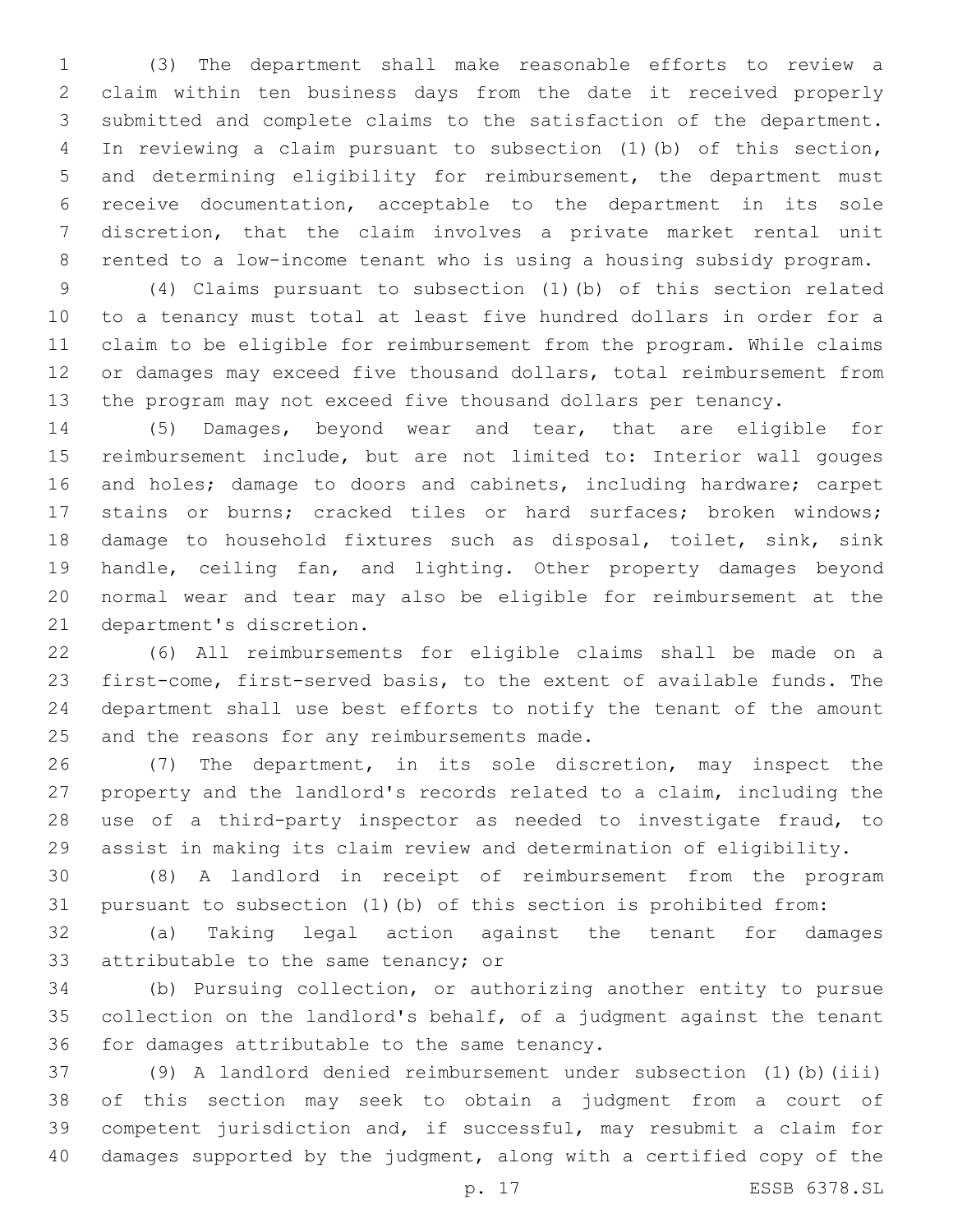judgment. The department may reimburse the landlord for that portion of such judgment that is based on damages reimbursable under the landlord mitigation program, subject to the limitations set forth in 4 this section.

 (10) Determinations regarding reimbursements shall be made by the department in its sole discretion.6

 (11) The department must establish a web site that advertises the landlord mitigation program, the availability of reimbursement from the landlord mitigation program account, and maintains or links to the agency rules and policies established pursuant to this section.

 (12) Neither the state, the department, or persons acting on behalf of the department, while acting within the scope of their employment or agency, is liable to any person for any loss, damage, harm, or other consequence resulting directly or indirectly from the department's administration of the landlord mitigation program or 16 determinations under this section.

 (13)(a) A report to the appropriate committees of the legislature on the effectiveness of the program and recommended modifications shall be submitted to the governor and the appropriate committees of the legislature by January 1, 2021. In preparing the report, the department shall convene and solicit input from a group of stakeholders to include representatives of large multifamily housing property owners or managers, small rental housing owners in both rural and urban markets, a representative of tenant advocates, and a 25 representative of the housing authorities.

 (b) The report shall include discussion of the effectiveness of the program as well as the department's recommendations to improve 28 the program, and shall include the following:

 (i) The number of total claims and total amount reimbursed to 30 landlords by the fund;

(ii) Any indices of fraud identified by the department;

 (iii) Any reports by the department regarding inspections 33 authorized by and conducted on behalf of the department;

 (iv) An outline of the process to obtain reimbursement for 35 improvements and for damages from the fund;

 (v) An outline of the process to obtain reimbursement for lost rent due to the rental inspection and tenant screening process, together with the total amount reimbursed for such damages;

 (vi) An evaluation of the feasibility for expanding the use of the mitigation fund to provide up to ninety-day no interest loans to

p. 18 ESSB 6378.SL